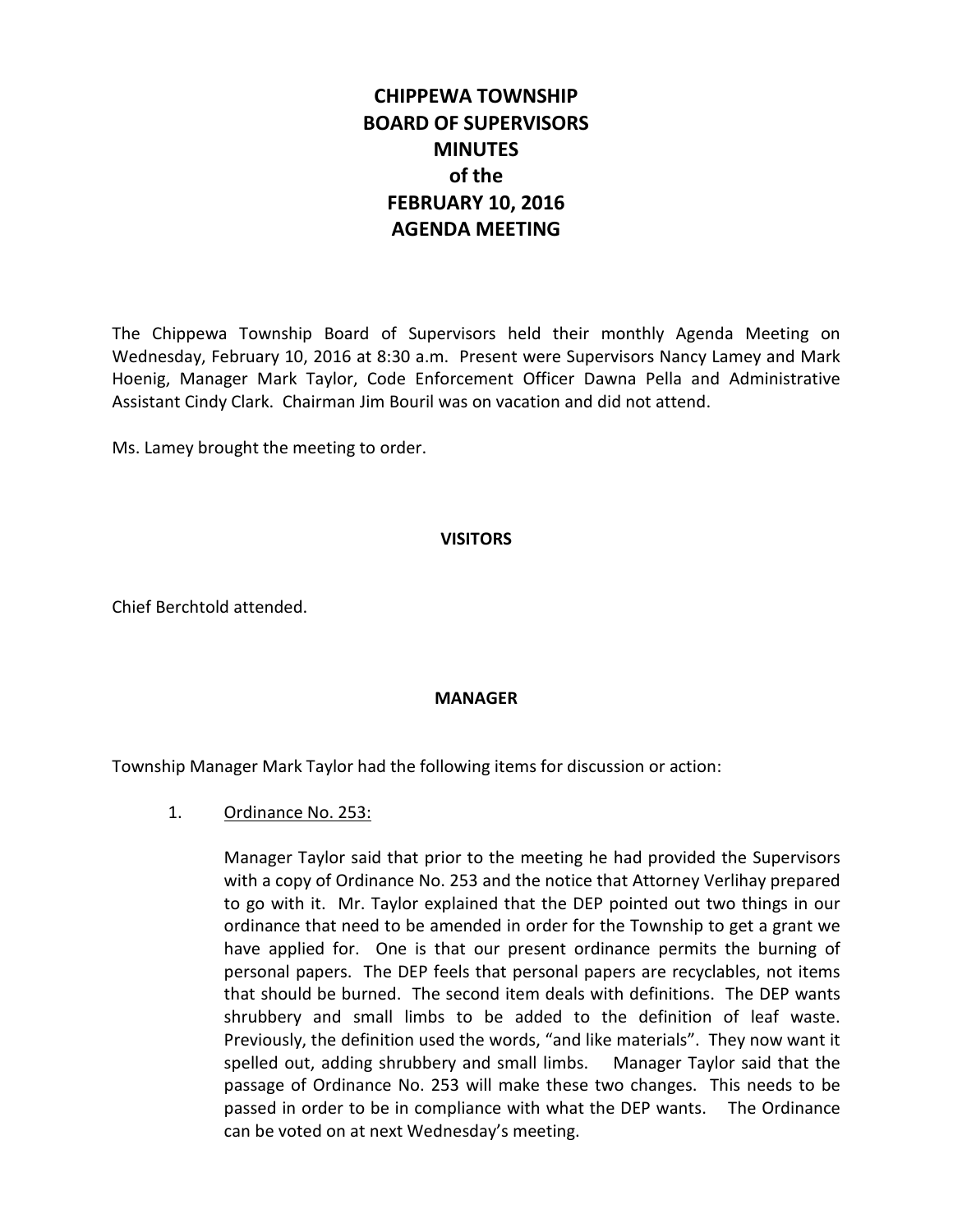#### 2. Penn Power Street Light Upgrade:

Manager Taylor said that he met with Rob Lombardo concerning upgrading or adding lights. He said that Penn Power now has a program for upgrading street lights to LED lights. This will be at no cost to the Township. We have 122 lights in the Township and Mr. Taylor said that there should be a 45 to 50% savings. He said we can expect to save about \$10,000 per year after these upgrades are complete. There will be another agreement regarding this for the Supervisors to approve in the near future.

# 3. Purchase of Equipment (E85 Excavator):

Manager Taylor had provided paperwork on the E85 Excavator to Supervisors prior to the meeting. He said that he and Eric Chaffee of the Road Department looked at what different dealers had to offer and this is the one Eric chose. The Manager said he agreed with Eric's choice and added that this one actually cost the least. He said this is what is needed by the department. He added that our backhoe is a 1993 and having this additional new one should enable the old one to last longer. He explained other advantages of purchasing this new one.

## 4. Letters From PennDOT Regarding Road Construction:

Mr. Taylor had provided the Supervisors with copies of two letters regarding paving. He explained where the two projects will take place and said that the letters stated that the work may take place at night. The Manager wants to meet with representatives of PennDOT to ask additional questions and to see if there is a possibility that a third lane can be added. He feels that a third lane is possible. He wants to discuss this possibility with PennDOT before the paving begins and a large amount of money is spent on the project.

## 5. Reappointments to the Recreation Board (March expirations) (4):

Manager Taylor said that 4 members of the Recreation Board have terms that will be expiring in March. These reappointments will be handled this month.